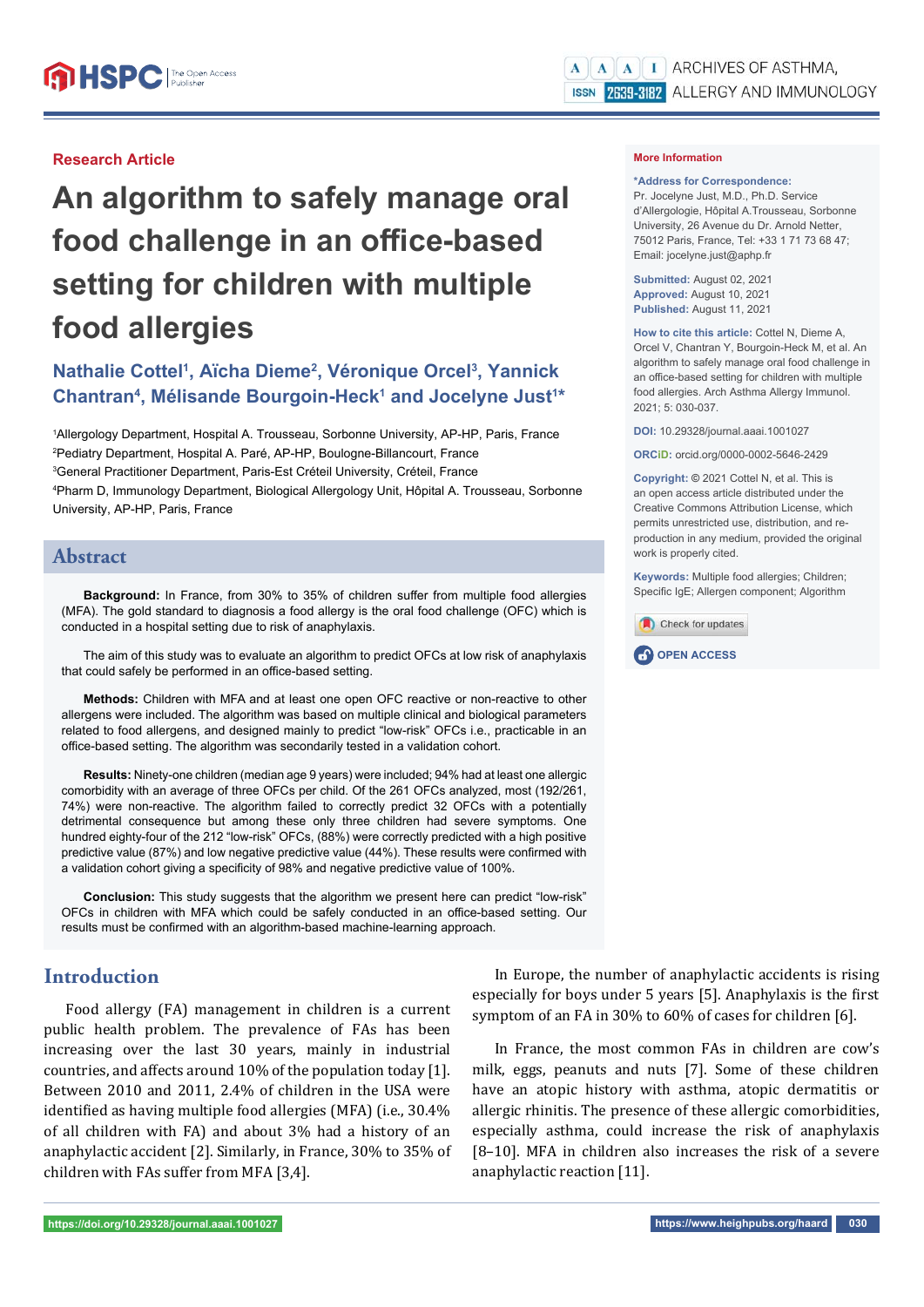

Medical history and measurement of specific-IgE (s-IgE) levels toward crude allergen and allergen components play an important role in assessing MFA especially in case of cross reactivity of allergens (for example nuts or legumes) [12].

An oral food challenge (OFC) remains the gold standard to distinguish allergic sensitization from an FA. However, not only are OFCs time consuming and costly, but they generally need to be conducted in a hospital setting with easy access to an intensive care unit due to the risk of anaphylaxis.

Several models (based on s-IgE levels, prick tests, and clinical history) have been proposed to predict the outcome of an OFC [13]. However, the relationship between prick tests, s-IgE levels and clinical severity is currently unclear [13]. Finally, cellular diagnostic tests, such as a basophil activation test, could replace an OFC in some cases but are expensive and require specialized laboratories [14].

To date, the European Academy of Allergy and Clinical Immunology (EAACI) and the American Academy of Allergy, Asthma and Immunology (AAAAI) estimate that around 10 000 diagnostic OFCs have been safely conducted worldwide after a benefit/risk ratio estimation for each child by medical staff [13,15]. However, hospital-based OFCs cause considerable stress for the children, require the parents to be present at the hospital which implies they take time off work, and incur other costs linked to transport and hospital staff. These elements should all be taken into consideration before deciding to run an OFC [16,17].

In the USA, OFCs are sometimes conducted at outpatient allergy clinics, i.e., not in a hospital center (high resource infusion center) which could constitute a time- and costeffective way of managing OFCs at "low risk" of anaphylaxis [17].

The aim of the study we report here was to evaluate the use of a new algorithm based on history of FA for each relevant allergen and biological parameters (mainly s-IgE levels for the crude allergen and available relevant allergen components) to identify children with MFAs at low risk of anaphylactic reaction as a triage approach for performing OFCs in an officebased setting.

# **Methods**

## **Design**

This was a retrospective single-center study conducted in the pediatric allergy center of Armand Trousseau Hospital between January 2010 and December 2018. The robustness of the algorithm was validated in a prospective study between January 2019 and November 2020.

**Inclusion criteria:** We considered for inclusion all children with MFA with at least two IgE-mediated FAs defined as an anaphylactic accident in real life, and/or a positive open OFC, and at least one OFC reactive or non-reactive to another

allergen. The s-IgE levels for the crude allergen or the relevant s-IgE levels for the allergen component, if marketed, had to be available for the allergens for which the OFC results were predicted.

**Exclusion criterion:** The exclusion criteria were the absence of biological parameters (mainly s-IgE levels contemporary of OFC) or s-IgE levels < 0.1 kU/L for the allergen tested during OFC and patient treated by omalizumab at the time of the OFC.

Parameters collected for each patient were:

Demographic features: age at first OFC; gender.

- Atopic comorbidities, i.e., asthma, allergic rhinitis, atopic dermatitis and the severity of each comorbidity defined respectively by Global Initiative for Asthma (GINA) guidelines [18], Allergic Rhinitis and its Impact of Asthma (ARIA) consensus [19] and Scoring atopic dermatitis (SCORAD) [20].
- History of FA for each relevant allergen trigger in real life*:* time of reaction; route of allergen (inhaled or ingested); threshold of allergen; and severity of FA symptoms. Symptom severity was defined as follows: (1) subjective symptoms as facial itching and/or subjective gastrointestinal symptoms (mild abdominal pain and/or nausea); (2) mild-to-moderate symptoms with one or two associated symptoms including oral allergy syndrome, mild gastro-intestinal symptoms, conjunctivitis and/or rhinitis, rash, urticarial and/or subcutaneous angioedema [21]; (3) severe reactions including systemic allergic reaction (symptoms involving two organs), laryngeal angioedema, acute asthma, anaphylactic shock or treatment by intramuscular epinephrine [21].
- Biological parameters: total IgE and s-IgE levels for the crude allergen and available relevant allergen components (Thermofischer, Uppsala, Sweden) and their kinetics since food eviction.
- In view of the great diversity of protein content according to the food ingested (animal origin, vegetable etc.) milligrams of food ingested were used to define the cumulative eliciting dose (ED) during the OFC. The protein content of each food is presented in the Table.
- The OFC result was defined by the cumulative ED threshold as follows:
	- o Non-reactive OFC (1) at a high cumulative ED of  $\geq$  4000 mg of allergen (chosen according to appropriate portion for age); (2) at a low cumulative ED of < 2000 mg of allergen (to eliminate allergic reaction at low dose in current life)
	- o Reactive OFC (1) at a high cumulative ED of ≥ 2000 mg; (2) at a low cumulative ED of < 2000 mg.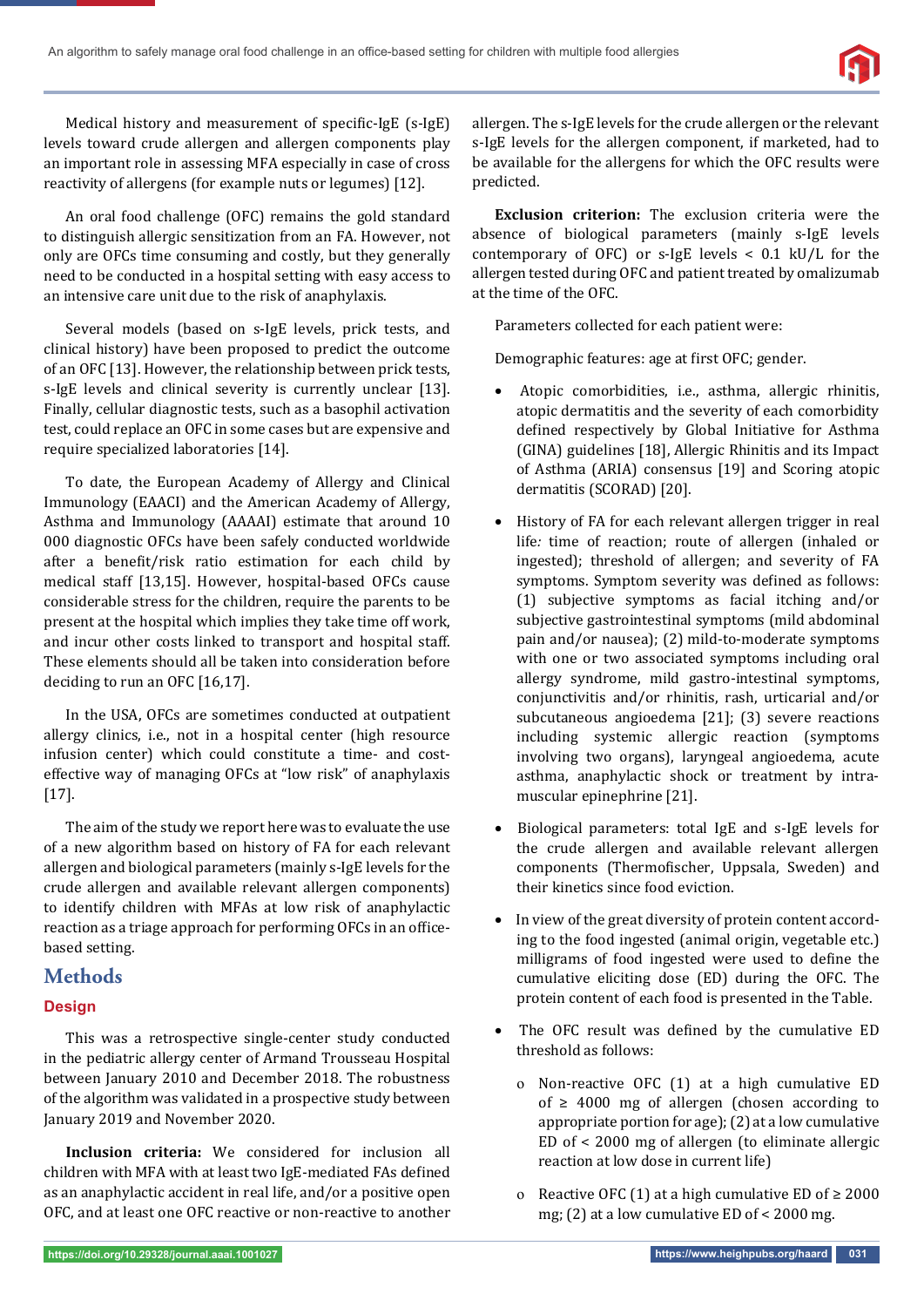

• Severity of allergic reaction was evaluated as defined above.

We created an algorithm (copyright application filed with the Institut National de la Propriété Intellectuelle) based on all these parameters except for the OFC results. The algorithm was analyzed to determine if it could be used to predict OFC result thresholds in a personalized manner.

The errors (mismatches between the algorithm prediction and OFC results) were analyzed in terms of threshold (high and low cumulative ED) and severity of allergic reaction during OFC. Any error involving a very low cumulative ED  $\approx$  300 mg) was specifically analyzed to identify potentially detrimental clinical consequences.

Finally, we defined OFC at "low risk" (considered to be practicable in an office-based setting) and at "high risk" (impracticable in an office-based setting), and as non-reactive or reactive OFC without severe allergic symptoms during an OFC or reactive OFC with severe symptoms, respectively.

## **Validation cohort**

To validate the robustness of the algorithm, we tested it on a validation cohort with the same inclusion and exclusion criteria. We identified and analyzed OFC results predicted as "low-risk" by the algorithm.

#### **Statistical analysis**

The characteristics of the population were expressed as percentages for categorical variables or median values with interquartile range (IQR) for continuous variables (total IgE levels). We fully describe the algorithm prediction mistakes and differentiated objective and subjective reactions and the cumulative ED dose. The sensitivity, specificity, positive predictive values and negative predictive values for this study were calculated with Excel® (Microsoft®) as described by Akobeng AK in Acta Paediatr. 2007; 96: 338-41. All the statistics were produced by two separate operators.

## **Ethics**

This study was conducted according to the reference methodology MR-004 with the French Data Protection Authority (CNIL) (Authorization no. MR2315120320). All the patients or parents had received an information note and could oppose the use of their children's personal data. No refusal for participation was received.

# **Results**

## **Characteristics of the study population**

During the study period, 332 OFCs were reported. Thirtyseven OFCs with s-IgE levels < 0.1 kU/L were excluded from analysis and another 34 because the s-IgE levels for a currently marketed allergen component were not available.

Finally, 261 OFCs performed in 102 patients were included.

The characteristics of the study population are reported in Table 1. Sixty-two of the population overall (61%) were boys, and the median age was 9 years  $(\pm 2.17)$ . All but five children (95%) had at least one allergic comorbidity.

## **OFC description**

The children underwent an average of three OFCs. Most of the OFCs were non-reactive (192/261, 74%). Allergen distribution during the OFC is reported in Figure 1. The predominant allergens that were reactive during the OFC were peanut (6%) and cashew (4%).

## **Comparison between the algorithm prediction and the OFC results**

All the algorithm predictions are shown in the Table 2. The algorithm correctly predicted reactive OFCs in 33/69 (48%) of the patients and non-reactive OFCs in 96/192 (50%). Thirty-two of the incorrect predictions (12% of the total predictions) were associated with potentially detrimental clinical consequences.

| Table 1: Characteristics of study population $n = 91$ .                                                                                                             |                               |  |  |  |  |
|---------------------------------------------------------------------------------------------------------------------------------------------------------------------|-------------------------------|--|--|--|--|
| Demographic features                                                                                                                                                |                               |  |  |  |  |
| Gender (Male) (n/%)                                                                                                                                                 | 62/61                         |  |  |  |  |
| Age, years, median $\pm$ SD                                                                                                                                         | $9 \pm 2.17$                  |  |  |  |  |
|                                                                                                                                                                     | <b>Allergic comorbidities</b> |  |  |  |  |
| At least one (n/%)                                                                                                                                                  | 86/95                         |  |  |  |  |
| Asthma <sup>a</sup> (n/%)                                                                                                                                           | 73/80                         |  |  |  |  |
| Mild-to-moderate persistent                                                                                                                                         | 69/76                         |  |  |  |  |
| Severe persistent                                                                                                                                                   | 4/4.4                         |  |  |  |  |
| Active atopic dermatitis <sup>b</sup> (n/%)                                                                                                                         | 28/31                         |  |  |  |  |
| Mild-to-moderate                                                                                                                                                    | 17/19                         |  |  |  |  |
| Severe                                                                                                                                                              | 11/12                         |  |  |  |  |
| Allergic rhinitis <sup>c</sup> (n/%)                                                                                                                                | 55/60                         |  |  |  |  |
| Mild-to-moderate                                                                                                                                                    | 49/54                         |  |  |  |  |
| Severe                                                                                                                                                              | 6/7                           |  |  |  |  |
|                                                                                                                                                                     | <b>Food allergy</b>           |  |  |  |  |
| History of anaphylaxis (n/%)                                                                                                                                        | 48/53                         |  |  |  |  |
| History of allergic reaction on inhalation<br>of allergen (n/%)                                                                                                     | 4/4                           |  |  |  |  |
| <b>Biological parameters</b>                                                                                                                                        |                               |  |  |  |  |
| Total IgE median ± SD (kU/L)                                                                                                                                        | $585 \pm 1740$                |  |  |  |  |
| according to GINA 2019 quidelines <sup>18</sup><br>bseverity symptoms evaluated with a score of SCORAD <sup>19</sup><br>cas defined in ARIA consensus <sup>20</sup> |                               |  |  |  |  |



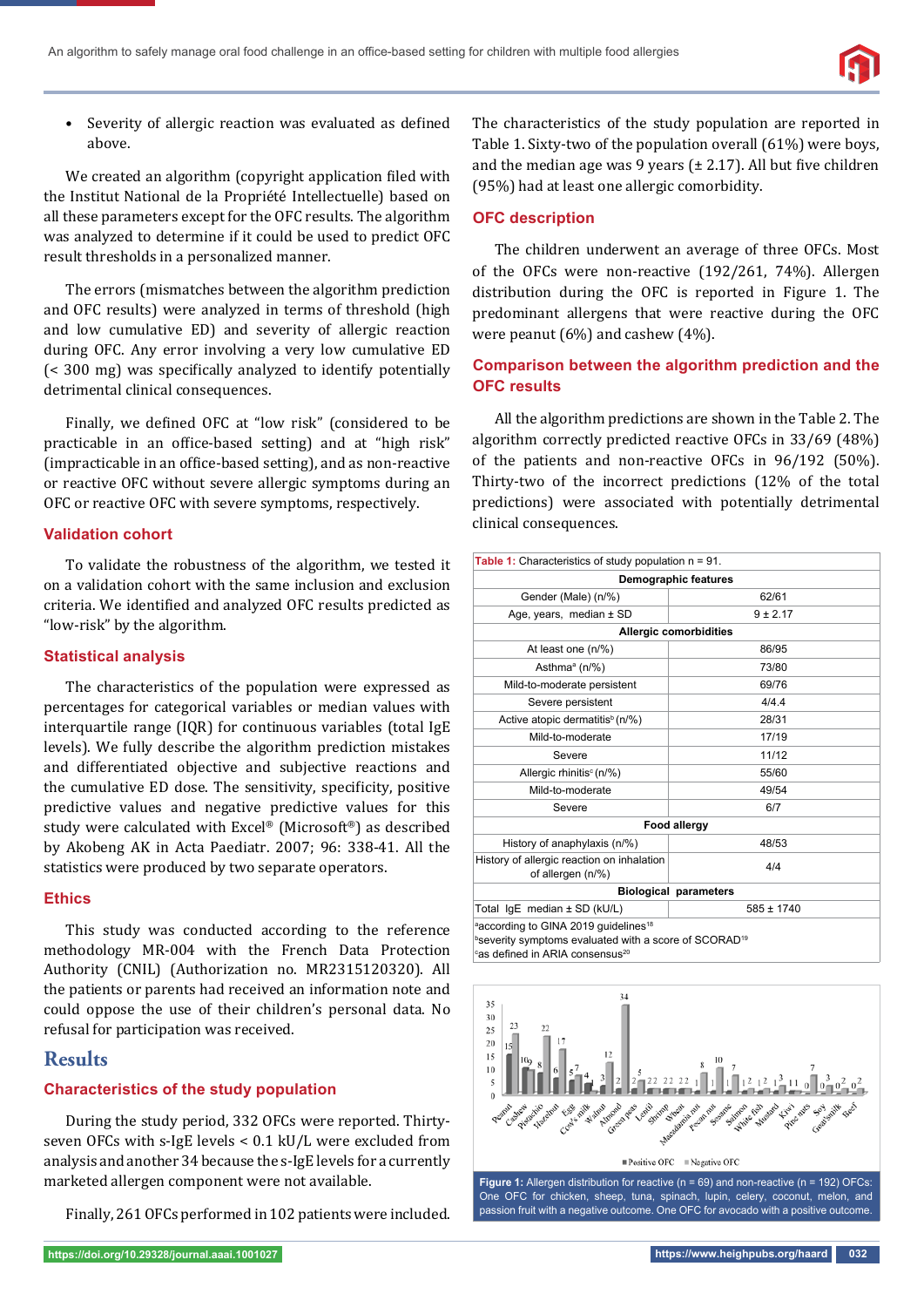

**Table 2:** Comparison between the algorithm prediction and oral food challenge results.

|                                                                                                                                                                                                                        | OFC <sup>1</sup> results                                  |                                                                      |                                                                         |                                                                  |  |
|------------------------------------------------------------------------------------------------------------------------------------------------------------------------------------------------------------------------|-----------------------------------------------------------|----------------------------------------------------------------------|-------------------------------------------------------------------------|------------------------------------------------------------------|--|
|                                                                                                                                                                                                                        | Non-reactive<br>OFC <sup>a</sup><br>$(> 4000 \text{ mg})$ | Non-reactive OFC <sup>a</sup> at low cumulative<br>$EDb$ (< 2000 mg) | Reactive OFC <sup>a</sup> at high cumulative<br>$EDb$ ( $\geq$ 2000 mg) | Reactive OFC <sup>a</sup> at low cumulative<br>$EDb$ (< 2000 mg) |  |
| <b>Algorithm prediction</b>                                                                                                                                                                                            |                                                           |                                                                      |                                                                         |                                                                  |  |
| Non-reactive OFC <sup>a</sup> (> 4000 mg)                                                                                                                                                                              | 66                                                        | $\Omega$                                                             | 4                                                                       |                                                                  |  |
| Non-reactive OFC <sup>a</sup> at low cumulative<br>$EDb$ (< 2000 mg)                                                                                                                                                   |                                                           | 30                                                                   | $\Omega$                                                                | $\Omega$                                                         |  |
| Reactive OFC <sup>a</sup> at high cumulative ED <sup>b</sup><br>$(22000 \text{ mg})$                                                                                                                                   | 73                                                        | 0                                                                    | 11                                                                      | 21                                                               |  |
| Reactive OFC <sup>a</sup> at low cumulative ED <sup>b</sup><br>$(< 2000$ ma)                                                                                                                                           | 23                                                        | 0                                                                    | 4                                                                       | 22                                                               |  |
| <sup>a</sup> OFC: Oral food challenge.<br><b>PED: Eliciting dose.</b><br>The algorithm predicts OFC results: correctly (Bold), incorrectly with <i>(italics)</i> or without detrimental consequence (unspecified font) |                                                           |                                                                      |                                                                         |                                                                  |  |

## **Analysis of the 32 errors in OFC prediction with potentially detrimental clinical consequences**

Among the 32 errors, 29 (91%) had no detrimental consequence: 12 (38%) were reactive with subjective allergic symptoms including four reactive at very low cumulative ED (Table 3); and 17 (53%) were reactive with mild-to-moderate symptoms including six reactive at very low cumulative ED (Table 3). Finally, only three (9%) of the 32 OFC errors were reactive with severe allergic symptoms, among which only one (3%) required epinephrine injection (Table 4).

## **Analysis of prediction of "low-risk" OFC practicable in an office-based setting**

The algorithm correctly identified 184 of the 212 (88%) "low-risk" OFCs (Table 5). Finally, the algorithm had a sensitivity of 87%, a specificity of 44%, a positive predictive value of 87%, and a negative predictive value of 44% for the prediction of low-risk OFC.

## **Validation cohort**

During the second study period, 132 OFCs were identified by the algorithm as "low-risk" in 73 patients. The characteristics of this validation cohort are reported in Table 6. Sixty-one (84%) were boys with a median age of 8.5 years (± 3.7). Their clinical characteristics are reported in Table 7. The main allergens introduced during the OFCs were brazil nut, macadamia nut, and pine nut (Supplemental Figure 1).

Only two children were reactive during their OFC with subjective allergic symptoms (mild and isolated abdominal pain for one child, and nonobjective labial edema for the other). The algorithm correctly predicted "low-risk" OFCs in  $130/132$  (98%) with a specificity of 98% and a negative predictive value of 100%.

# **Discussion**

 The algorithm we introduce here correctly predicted that an OFC could be safely managed in an office-based setting in 184/212 (88%) of the children with MFA in our population. Finally, only three of the incorrect predictions underestimated the risk in children who reacted severely to the OFC, and 10 errors consisted of subjective or mild symptoms at very low cumulative ED.

#### **Population characteristics**

Our study population had a high rate of history of anaphylaxis (53%) and multiple allergic comorbidities (95%). In the same manner, Sindher, et al. [22] described a cohort of 427 children with MFA who presented a history of anaphylaxis and intramuscular epinephrine injection [22]. In our study, the allergens tested at hospital were mainly peanut (15%) and nuts: almond (14%), pistachio (12%), hazelnut (9%) and cashew (7%). Egg and cow's milk represented only 5% and 2%, respectively. Most of the OFCs were conducted for tree nuts due to cross reactivity between this family and peanuts [23,24].

#### **Characteristics of OFC results**

The rate of reactive OFCs in our population (26%) is similar to that found in the literature (17%) with 20% to 40% of patients presenting severe reactions or reactions at low cumulative ED [15]. In our study, peanuts and cashew were the most reactive foods (in number and severity). Sindher, et al. [22], in a similar cohort, also found that pecan nuts and cashews were the most common reactive OFCs. Furthermore, and similarly to our results, no reactive OFC was found with almond.

#### **Algorithm prediction of "low risk" OFC**

Although OFC is the gold standard of the diagnosis of FA, it is time consuming, costly and stressful. Stress is a major cofactor of anaphylaxis and can cause subjective symptoms making the OFC outcome difficult to interpret. Consequently, the PRACTALL guidelines (endorsed by both the EAACI and the AAAAI) do not exclude the development of office-based OFCs performed by experienced allergists able to deal with an allergic accident: an experienced allergist could assess risk factors before beginning the OFC [13,25] and would know that the patient should be monitored for 2 hours to detect any case of delayed reaction [13,15].

The algorithm we present here takes into account multiple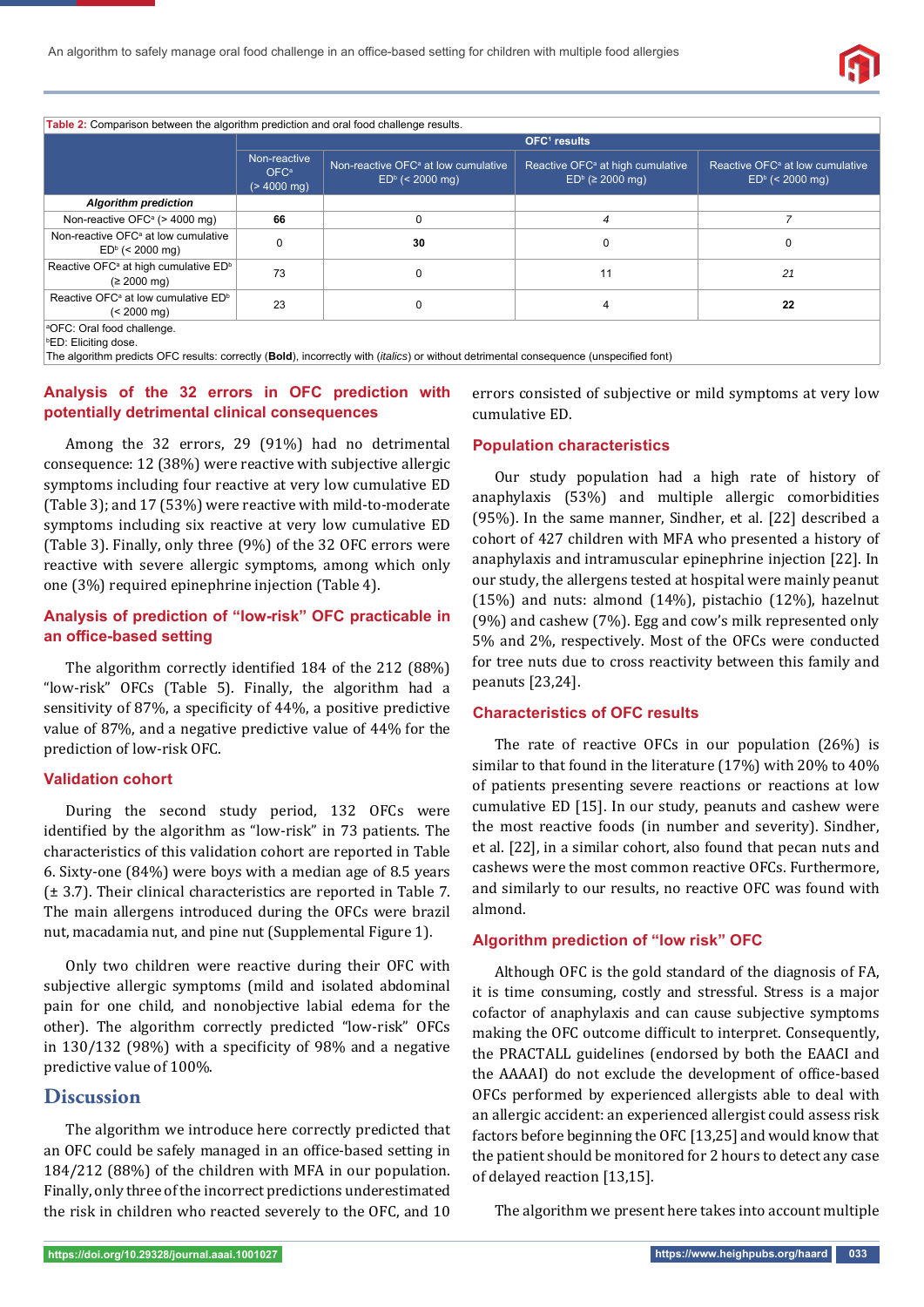

|                                                                                                                                                             |               | Table 3: Description of errors between the algorithm prediction and subjective and mild-to-moderate objective allergic reaction during oral food challenge |                           |
|-------------------------------------------------------------------------------------------------------------------------------------------------------------|---------------|------------------------------------------------------------------------------------------------------------------------------------------------------------|---------------------------|
| 12 errors between the algorithm and subjective allergic reaction during oral food challenge                                                                 |               |                                                                                                                                                            |                           |
|                                                                                                                                                             |               | Very low cumulative ED during OFC <sup>a</sup>                                                                                                             |                           |
| Patient 1                                                                                                                                                   | Cashew        | Pharynx itching                                                                                                                                            | Antihistamine             |
| Patient 2                                                                                                                                                   | Cashew        | Pharynx itching                                                                                                                                            | Antihistamine             |
| Patient 3                                                                                                                                                   | Pistachio     | Pharynx itching                                                                                                                                            | Antihistamine             |
| Patient 4                                                                                                                                                   | Pistachio     | Pharynx itching                                                                                                                                            | Antihistamine             |
| Patient 5                                                                                                                                                   | Hazelnut      | Pharynx itching and mild abdominal pain                                                                                                                    | Antihistamine             |
|                                                                                                                                                             |               | Low cumulative ED during OFC <sup>b</sup>                                                                                                                  |                           |
| Patient 1                                                                                                                                                   | Peanut        | Pharynx itching and nausea                                                                                                                                 | Antihistamine and steroid |
| Patient 2                                                                                                                                                   | Peanut        | Nasal, auricular and ocular itching                                                                                                                        | Antihistamine             |
| Patient 3                                                                                                                                                   | Peanut        | Nausea and mild abdominal pain                                                                                                                             | Antihistamine             |
| Patient 4                                                                                                                                                   | Pistachio     | Pharynx itching and mild abdominal pain                                                                                                                    | Antihistamine             |
| Patient 5                                                                                                                                                   | Almond        | Pharynx itching                                                                                                                                            | Antihistamine             |
|                                                                                                                                                             |               | High cumulative ED during OFC <sup>c</sup>                                                                                                                 |                           |
| Patient 1                                                                                                                                                   | Peanut        | Pharynx itching                                                                                                                                            | Antihistamine             |
| Patient 1                                                                                                                                                   | Hazelnut      | Pharynx itching                                                                                                                                            | None                      |
|                                                                                                                                                             |               | 17 errors between the algorithm prediction and mild-to-moderate objective allergic reaction during oral food challenge                                     |                           |
|                                                                                                                                                             |               | Very low cumulative ED during OFC <sup>a</sup>                                                                                                             |                           |
| Patient 1                                                                                                                                                   | Raw egg       | Mild gastro-intestinal symptoms                                                                                                                            | Antihistamine             |
| Patient 2                                                                                                                                                   | Cashew        | <b>OAS</b> <sup>1</sup>                                                                                                                                    | Antihistamine             |
| Patient 3                                                                                                                                                   | Pistachio     | Abdominal pain and mild urticaria                                                                                                                          | None                      |
| Patient 4                                                                                                                                                   | Hazelnut      | Rhinitis                                                                                                                                                   | Antihistamine             |
| Patient 5                                                                                                                                                   | Salmon        | <b>OAS</b>                                                                                                                                                 | Antihistamine             |
| Patient 6                                                                                                                                                   | Mustard       | Mild gastro-intestinal symptoms                                                                                                                            | Antihistamine             |
|                                                                                                                                                             |               | Low cumulative ED during OFC <sup>b</sup>                                                                                                                  |                           |
| Patient 1                                                                                                                                                   | Egg           | <b>OAS</b>                                                                                                                                                 | Antihistamine and steroid |
| Patient 2                                                                                                                                                   | Peanut        | Mild gastro-intestinal symptoms                                                                                                                            | Antihistamine and steroid |
| Patient 3                                                                                                                                                   | Almond        | Urticaria                                                                                                                                                  | None                      |
| Patient 4                                                                                                                                                   | Cashew        | Urticaria and mild gastro-intestinal symptoms                                                                                                              | Antihistamine and steroid |
| Patient 5                                                                                                                                                   | Cashew        | Mild gastro-intestinal symptoms                                                                                                                            | Antihistamine and steroid |
| Patient 6                                                                                                                                                   | Pistachio     | Urticaria                                                                                                                                                  | Antihistamine             |
| Patient 7                                                                                                                                                   | Lentils       | Subcutaneous angioedema                                                                                                                                    | Antihistamine             |
| High cumulative ED during OFC <sup>c</sup>                                                                                                                  |               |                                                                                                                                                            |                           |
| Patient 1                                                                                                                                                   | Peanut        | <b>OAS</b>                                                                                                                                                 | Antihistamine and steroid |
| Patient 2                                                                                                                                                   | Hazelnut      | OAS and conjunctivitis                                                                                                                                     | Antihistamine             |
| Patient 3                                                                                                                                                   | Macadamia Nut | Rhinitis and conjunctivitis                                                                                                                                | Antihistamine             |
| Patient 4                                                                                                                                                   | Avocado       | Rash on face, mild gastro-intestinal symptoms                                                                                                              | Antihistamine and steroid |
| a) any low by owlship of the cumulative eliciting dose (ED) during arel food challenge (OEC): < 300 mg / < 2000 mg / > 2000 mg . OAS: oral allergy syndrome |               |                                                                                                                                                            |                           |

Very low/b Low/c High cumulative eliciting dose (ED) during oral food challenge (OFC): < 300 mg / < 2000 mg / ≥ 2000 mg. OAS: oral allergy syndrome.

|                                                                                                                                                        |        | Table 4: Description of 3 errors between algorithm prediction and severe allergic reaction during oral food challenge. |                                                                          |  |  |
|--------------------------------------------------------------------------------------------------------------------------------------------------------|--------|------------------------------------------------------------------------------------------------------------------------|--------------------------------------------------------------------------|--|--|
| Low cumulative threshold ED during OFC <sup>a</sup>                                                                                                    |        |                                                                                                                        |                                                                          |  |  |
| Intravenous antihistamine and intravenous steroid<br>Patient 1<br>$OASc$ and extensive urticaria and asthma<br>Peanut<br>Two injections of epinephrine |        |                                                                                                                        |                                                                          |  |  |
| Patient 1                                                                                                                                              | Cashew | OAS and gastro-intestinal symptoms                                                                                     | Intravenous antihistamine and intravenous steroid                        |  |  |
| High cumulative threshold ED during OFC <sup>b</sup>                                                                                                   |        |                                                                                                                        |                                                                          |  |  |
| Patient 1                                                                                                                                              | Egg    | OAS and gastro-intestinal symptoms                                                                                     | Oral antihistamine and Intravenous antihistamine and intravenous steroid |  |  |
| a Low/bHigh cumulative threshold elicting dose (ED) during oral food challenge (OFC): < 2000 mg/> 2000 mg<br>CAS: oral allergy syndrome.               |        |                                                                                                                        |                                                                          |  |  |

**Table 5:** Comparison between the algorithm prediction of "low risk" and "high risk" allergic reaction during oral food challenge.

| <b>OFC</b> results          |                 |  |  |
|-----------------------------|-----------------|--|--|
| "Low risk OFC" <sup>a</sup> | "High risk OFC" |  |  |
|                             |                 |  |  |
| 184                         | 28              |  |  |
| 27                          | 22              |  |  |
|                             |                 |  |  |

<sup>a</sup>possibility or <sup>b</sup>not of performing OFC in outpatient medical office in safety manner The algorithm predicts OFC results: correctly (**Bold**), incorrectly with (*italics*) or without detrimental consequence (unspecified font).

factors found in the literature: specific allergen reactivity (mentioned above), percentage of cross reactivity especially with nuts [26], but also s-IgE levels towards crude allergens and allergen components and their kinetics since the eviction of food. Biological tools could help to predict OFC results on a population scale but not on an individual scale. Dunn Galvin, et al. [27] confirmed the advantage of biological tools (s-IgE levels and/or skin tests) in a population of children with a clinical history of anaphylaxis. In a large study (2272 OFCs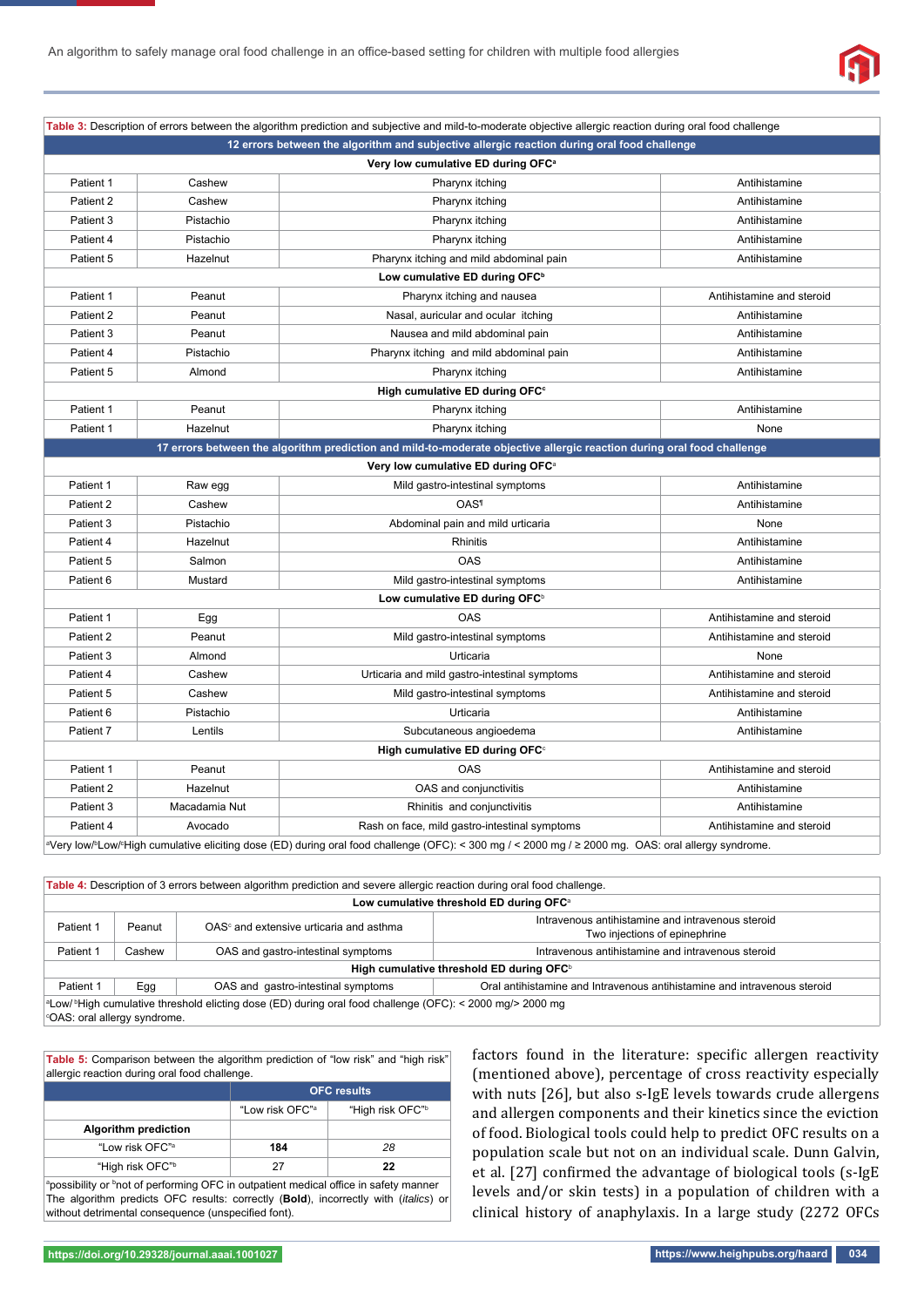

| <b>Table 6:</b> Characteristics of validation cohort population $n = 73$ . |                |
|----------------------------------------------------------------------------|----------------|
| <b>Demographic features</b>                                                |                |
| Gender (Male) (n/%)                                                        | 61/84          |
| Age, years, median ± SD                                                    | $8.5 \pm 3.7$  |
| Allergic comorbidities                                                     |                |
| At least one (n/%)                                                         | 71/97          |
| Asthma <sup>ª</sup> (n/%)                                                  | 48/66          |
| Mild-to-moderate persistent                                                | 48/66          |
| Severe persistent                                                          |                |
| Active atopic dermatitis <sup>b</sup> (n/%)                                | 52/71          |
| Mild-to-moderate                                                           | 52/71          |
| Severe                                                                     |                |
| Allergic rhinitis <sup>c</sup> (n/%)                                       | 47/64          |
| Mild-to-moderate                                                           | 28/38          |
| Severe                                                                     | 19/26          |
| Food allergy                                                               |                |
| History of anaphylaxis (n/%)                                               | 42/58          |
| History of allergic reaction on inhalation of allergen (n/%)               | 2/3            |
| <b>Biological parameters</b>                                               |                |
| Total IgE median ± SD (kU/L)                                               | $637 \pm 1111$ |
| according to GINA 2019 guidelines <sup>18</sup>                            |                |
| bseverity symptoms evaluated with a score of SCORAD <sup>19</sup>          |                |

 $^\mathrm{c}$ as defined in ARIA consensus $^\mathrm{20}$ 

| Table 7: Comparison of clinical characteristics between study population and validation cohort.                                                                                                 |     |                             |                |                                |           |
|-------------------------------------------------------------------------------------------------------------------------------------------------------------------------------------------------|-----|-----------------------------|----------------|--------------------------------|-----------|
|                                                                                                                                                                                                 |     | Initial cohort ( $n = 91$ ) |                | Validation cohort ( $n = 73$ ) |           |
| Demographic features                                                                                                                                                                            |     |                             |                |                                |           |
| Gender (Male) (n/%)                                                                                                                                                                             | 62  | 61                          | 61             | 84                             | $0.02*$   |
| Age, years, median $\pm$ SD                                                                                                                                                                     | 9   | 2.17                        | 61             | 84                             | 0.83      |
| Allergic comorbidities                                                                                                                                                                          |     |                             |                |                                |           |
| At least one (n/%)                                                                                                                                                                              | 86  | 95                          | 71             | 97                             | 0.39      |
| Asthma (n/%)                                                                                                                                                                                    | 73  | 80                          | 48             | 66                             | $0.04*$   |
| Mild-to-moderate persistent                                                                                                                                                                     | 69  | 76                          | 48             | 66                             | 0.16      |
| Severe persistent                                                                                                                                                                               | 4   | 4.4                         |                |                                |           |
| Active atopic dermatitis (n/%)                                                                                                                                                                  | 28  | 31                          | 52             | 71                             | $< 0.01*$ |
| Mild-to-moderate                                                                                                                                                                                | 17  | 19                          | 52             | 71                             | $< 0.01*$ |
| Severe                                                                                                                                                                                          | 11  | 12                          |                |                                |           |
| Allergic rhinitis (n/%)                                                                                                                                                                         | 55  | 60                          | 47             | 64                             | 0.6       |
| Mild-to-moderate                                                                                                                                                                                | 49  | 54                          | 28             | 38                             | 0.07      |
| Severe persistent                                                                                                                                                                               | 6   | 7                           | 19             | 26                             | $< 0.01*$ |
| Food allergy                                                                                                                                                                                    |     |                             |                |                                |           |
| History of anaphylaxis (n/%)                                                                                                                                                                    | 48  | 53                          | 42             | 58                             | 0.54      |
| History of allergic reaction on inhalation of allergen (n/%)                                                                                                                                    | 4   | 4                           | $\overline{2}$ | 3                              | 0.89      |
| <b>Biological parameters</b>                                                                                                                                                                    |     |                             |                |                                |           |
| Total IgE median ± SD (kU/L)                                                                                                                                                                    | 585 | 1740                        | 637            | 1111                           | 0.32      |
| Values are expressed as numbers or medians [IQ]. p values < 0.05 are boldface for two-groups comparisons of qualitative or quantitative variables by using Chi-square test<br>and Student test. |     |                             |                |                                |           |

for cow's milk, egg, peanuts and wheat) the authors found that high s-IgE levels were correlated with a high incidence of anaphylaxis [28]. Nevertheless, the PRACTALL guidelines do not include a correlation between the s-IgE levels and severity of allergic reaction during OFC. Furthermore, it is well known that the kinetics of s-IgE levels, age and duration of eviction of food allergens could be associated with the severity of reaction during OFC [15]. Finally, in our study we found that the algorithm's prediction of "low-risk" OFC was correct for 184/212 (88%) OFCs with a high positive predictive value (87%) but low negative predictive value (44%). These results are better than another retrospective study [29] that predicted only 24% of OFC outcomes when taking into

account age, medical history of reactions, a low ED, a rapid reactive outcome, and s-IgE levels [13,29].

## **Improvement of algorithm to ensure safety for "lowrisk" OFC prediction**

In our study, the OFC results could be predicted by means of s-IgE levels toward the allergen component. This finding has already been reported in the literature: s-IgE levels toward allergen components were better at predicting OFC results than s-IgE levels toward the crude allergen [14]. In the future, with the new trends in molecular biology, novel s-IgE levels toward allergen components could probably improve the algorithm's prediction. Machine learning could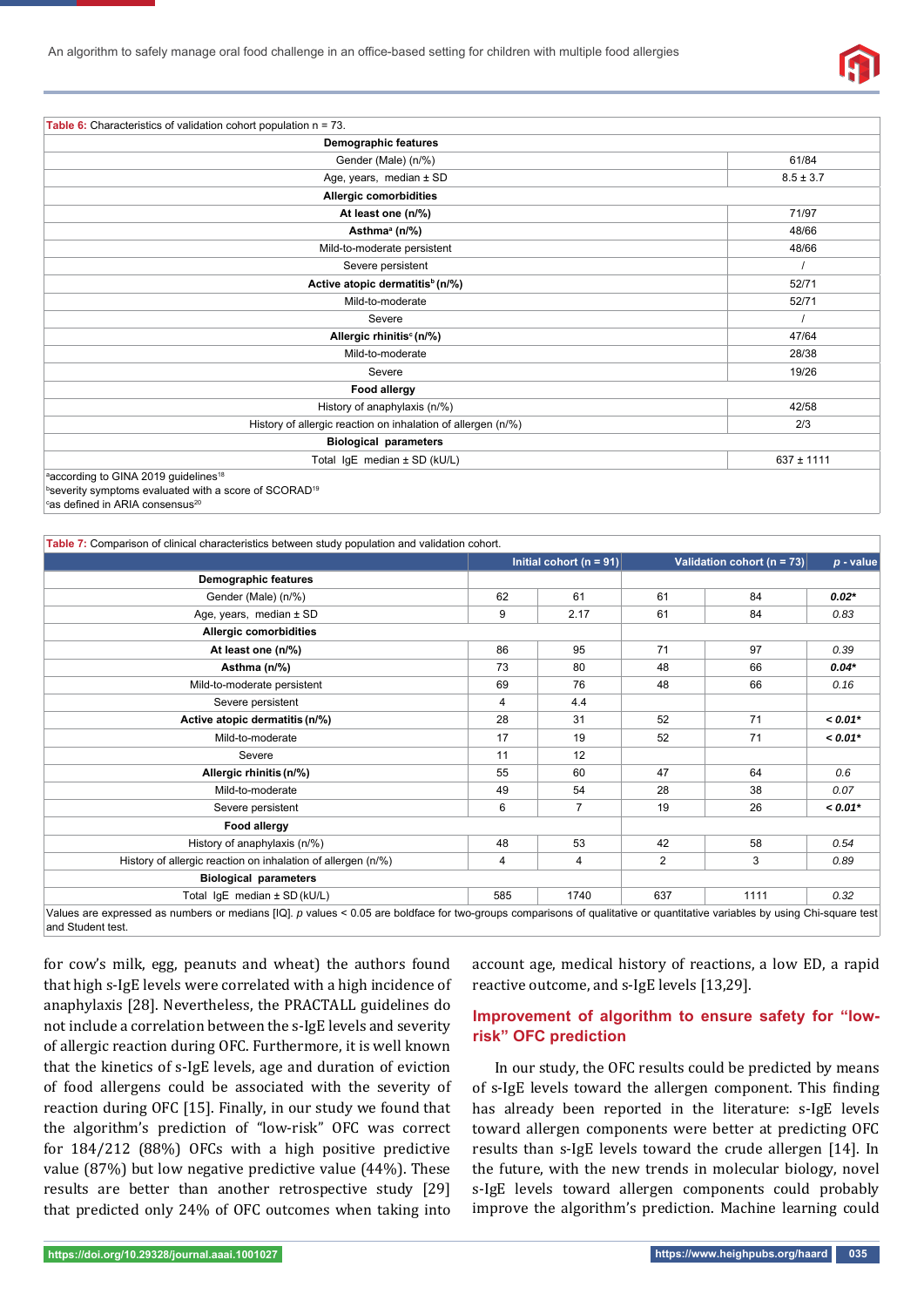

also probably boost the algorithm's prediction by including patient data and information from medical literature [30]. In the field of asthma, some authors are already evaluating machine learning to improve patient management and reduce exacerbations [31].

The perspective of this study was a machine-learning technologies that could upgrade the specificity and positive predictive value of the algorithm and secondly large cohort of MFA to test the validity of the software in real life condition. Secondly, to improve the safety of prediction of reactive OFCs at a very low cumulative ED, we are planning a study to evaluate office-based OFCs in three consultations: one with a very low cumulative ED, a second one with a low cumulative ED if the first was non-reactive, and finally a third one with a high cumulative ED if the second was non-reactive [13,15,22], as Bird, et al. propose in their peanut challenge protocol paper [32].

The algorithm we present here could be interesting in "low-risk" situations since it predicted OFC results with very good specificity in a validation cohort. These results support the performance of algorithm-predicted "low-risk" OFCs in an office-based setting.

## **Strengths and limits**

The main strength of the study is that it was conducted in a well characterized cohort of children with MFA. However, the OFCs were performed as open label which may have led to misinterpretation of subjective symptoms compared to double blind OFCs [13,15]. For example, the PRACTALL guidelines state that an OFC can be continued in the case of a temporary urticaria or if a stressed child vomits [15]. Another limit of our study, was that the OFCs were not conducted with very high doses (i.e., more than 2200 mg cumulative ED reaction). Finally, our study was a retrospective single-center study. Nevertheless, the center is a recognized tertiary care center and our prospective validation cohort supports the algorithm with an excellent specificity.

# **Conclusion**

Our results are an encouraging step towards practicing "low-risk" OFCs in children with MFA in an office-based setting. Nevertheless, the results must be confirmed in a prospective, double-blind, placebo controlled multicenter study with algorithm-based machine learning.

# **Acknowledgments**

We thank RemyCouderc, PhD and Marie-Ange Selva, ME for technical assistance, and Dr Lambert Nathalie, MD, Dr AMAT Flore, MD, PhD, Dr. Paluel-Marmont Colombe, MD and Dr Tallon Pauline, MD for their cooperation.

## **Statements of ethics**

This study was conducted according to the reference

methodology MR-004 with the French Data Protection Authority (CNIL) (Authorization no. MR2315120320). All the patients or parents had received an information note and could oppose the use of their children's personal data. No refusal for participation was received.

## **Conflict of interest**

Nathalie Cottel, MD, Aïcha Dieme, MD, Véronique Orcel, Yannick Chantran, PharmD and Melisande Bourgoin-Heck, MD report no competing interests.

Jocelyne Just, MD, PhD-is on the boards for ALK Abello, Stallergenes Green, AstraZeneca, and Novartis; and has received research support from Novartis.

## **Author contributions**

**Concept and design:** Jocelyne Just.

**Acquisition, analysis, or interpretation of data:** Nathalie Cottel, Aïcha Dieme, Véronique Orcel and Jocelyne Just.

**Drafting of the manuscript:** Nathalie Cottel, Aïcha Dieme and Jocelyne Just.

**Statistical analysis:** Nathalie Cottel and Aïcha Dieme.

**Revising and final approval:** Yannick Chantran, Mélisande Bourgoin-Heck and Jocelyne Just.

**Data availability statement:** The data that support the findings of this study are available from the corresponding author upon reasonable request.



# **References**

- 1. Sicherer SH, Sampson HA. Food allergy: A review and update on epidemiology, pathogenesis, diagnosis, prevention, and management. J Allergy Clin Immunol. 2018; 141: 41-58. **PubMed:** https://pubmed.ncbi.nlm.nih.gov/29157945/
- 2. Gupta RS, Springston EE, Warrier MR, Smith B, Kumar R, et al. The Prevalence, Severity, and Distribution of Childhood Food Allergy in the United States. Pediatrics. 2011; 128: 9-17. **PubMed:** https://pubmed.ncbi.nlm.nih.gov/21690110/
- 3. Deschildre A, Lejeune S, Roussel J, Pouessel G, Mordacq C, et al. Polyallergie et risque d'accident allergique aigu grave. Rev Fr Allergol. 2018; 58: 167-169.